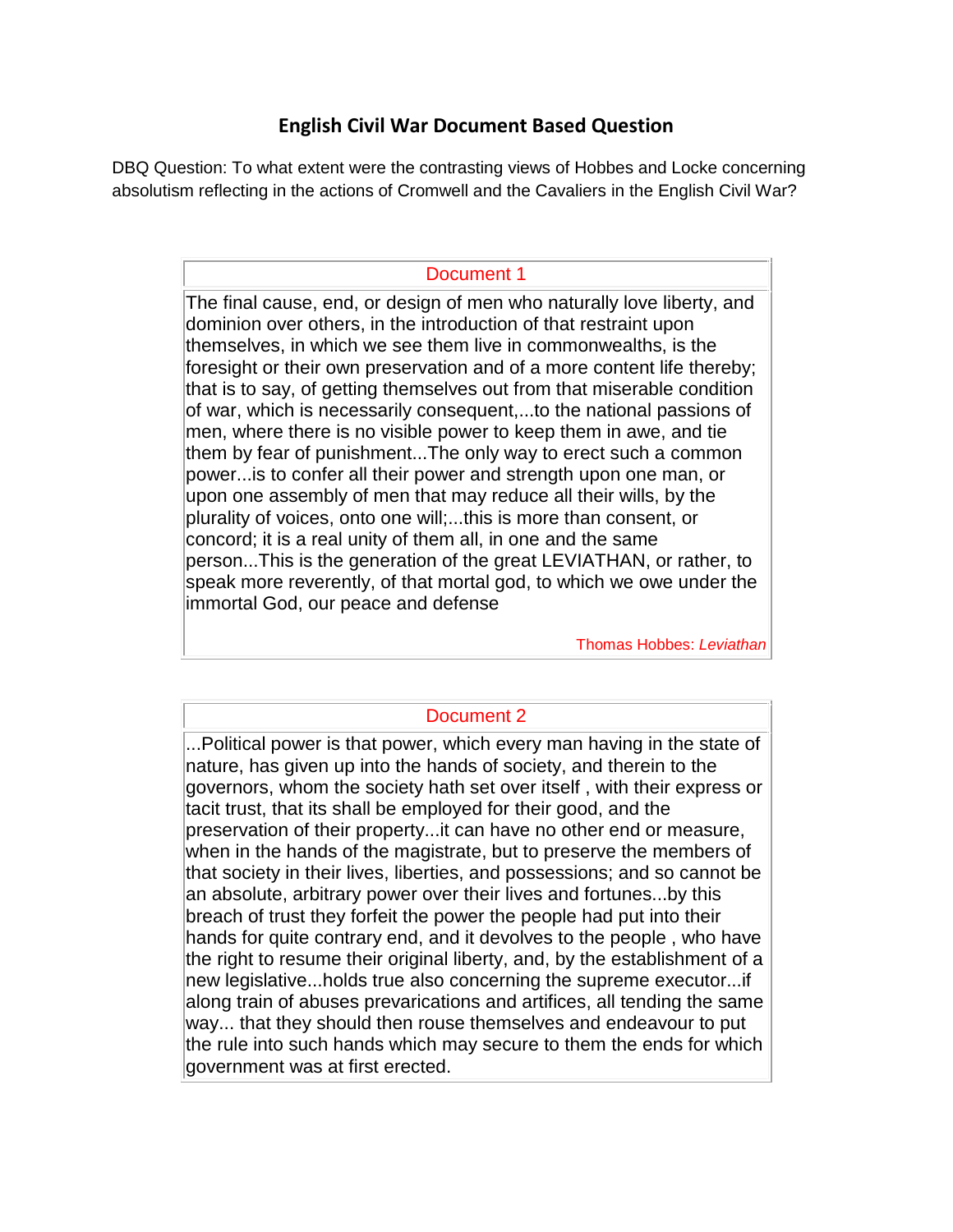John Locke: *Second Treatise On Government*

#### Document 3

God therefore hath given to the Kings, and to their lawful deputies, power and authority no only to command and execute his own laws, commanded in His world: but also to ordain and enact other good and profitable laws of their own, for the more particular governments of their people…And further, God hath given these gods upon earth, a power as to make these laws and annexed these punishments.

William Perkins, Puritan

### Document 4

And since every man is not alike qualified for the same action, nor hath that discretion and propension of his own accord to fall into that place which is most proper for him; and since also there is so much darkness remaining in the minds of men, as to make them subject to call evil good, and good evil;…it cannot but be very prejudicial to human society, and the promotion of the good, of commonwealths, cities, armies or families, to admit of a parity, or all to be equal in power…

And therefore we cannot but conclude, that the ranging of men into several and subordinate ranks and degrees, is a thing necessary for the common good of men, as being the only means to remove obstructions, and to preserve order.

*Declaration by Independent Churches*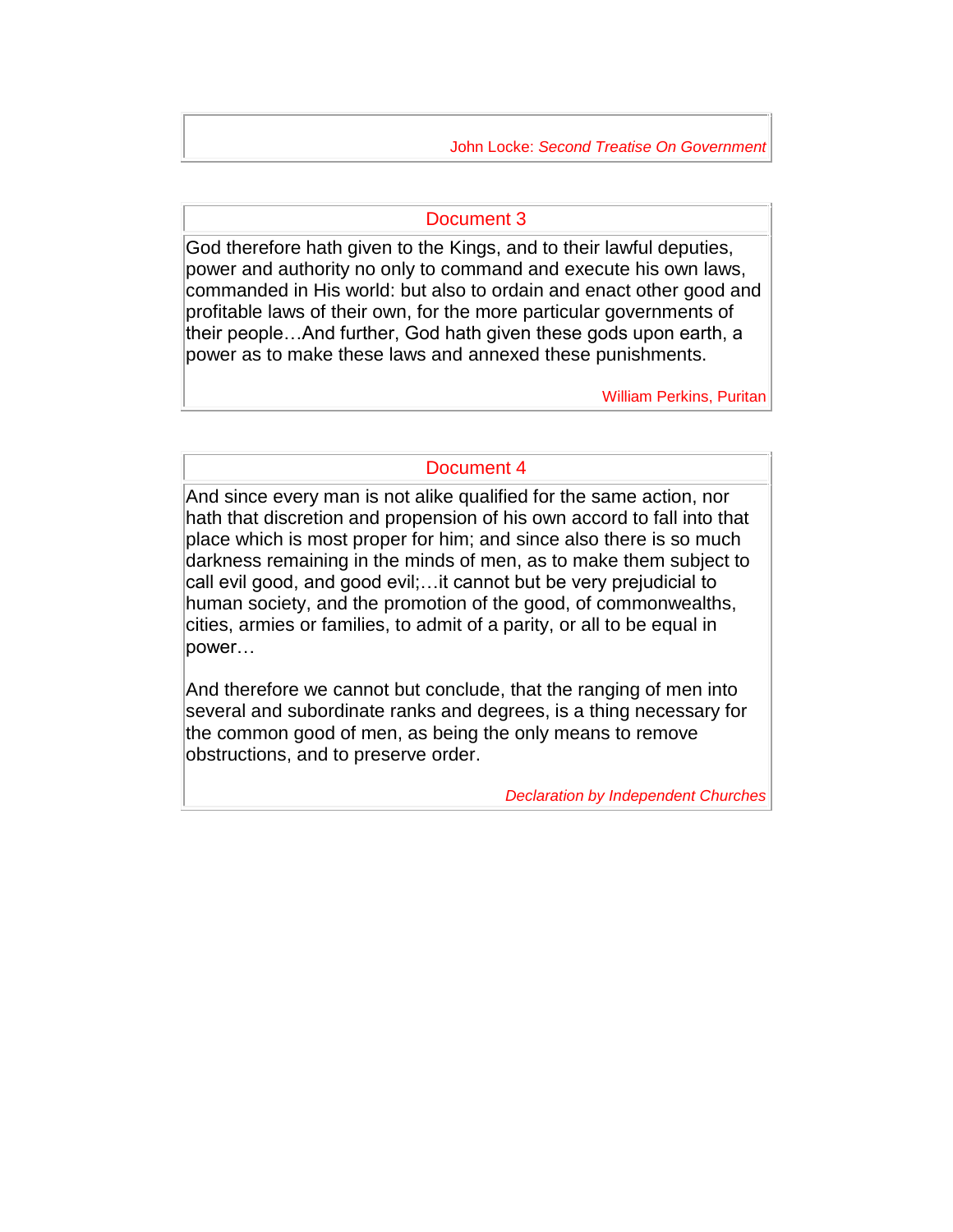#### Document 5

The sole supreme government, command and disposition of the militia and of all forces by sea and land and all forts and places of strength is and by the laws of England ever was the undoubted right of his Majesty and his royal predecessors, kings and queens of England, and that both or either of the houses of Parliament cannot nor ought to pretend to the same.

Militia Act of 1661

### Document 6

We noblemen, barons, knights, gentlemen, citizens, burgesses, ministers of the Gospel, and commons of all sorts in the kingdoms of England, Scotland and Ireland… having before our eyes the Glory of God and the advancement of the kingdom of our Lord and Savior Jesus Christ, the honor and happiness of the King's Majesty and his prosperity, and the true public liberty, safety and peace of the kingdoms…do swear…

We shall with the same sincerity, reality, constancy, in our several vocations, endeavor with our estates and lives mutually to preserve the rights and privileges of the Parliaments, and the liberties of kingdoms, and to preserve and defend the King's Majesty's person and authority.

Taken by the House of Commons, 25 September 1643 The Solemn League and Covenant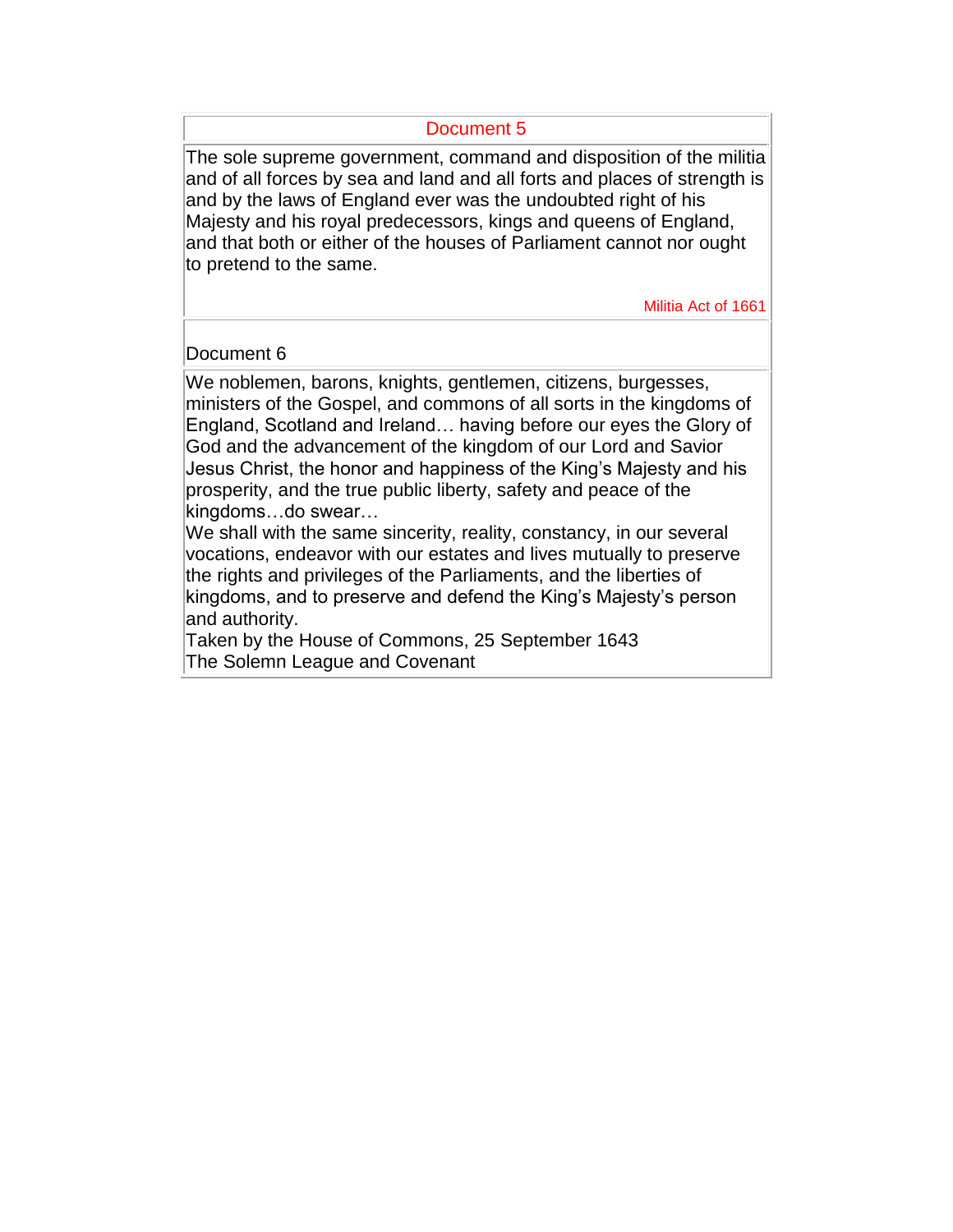

Oliver Cromwell- adapted from an engraving of the Van Dyck equestrian portrait of Charles I. Oliver's head was substituted for Charles', the attendant's Cavalier mustache and knee-pantalets removed, Charles' medallion was erased, and a simple collar replaced Charles' overflowing one.

# Document 8

…among Cromwell's soldiers…I heard the plotting heads very hot upon that which intimated their intention to subvert both church and state.

I perceived that they took the King for a tyrant and the enemy and really intended absolutely to master him or ruin him; and that they thought, if they might fight against him, they might kill or conquer him;…They plainly showed me that they thought God's providence would cast the trust of religion and the kingdom upon them as